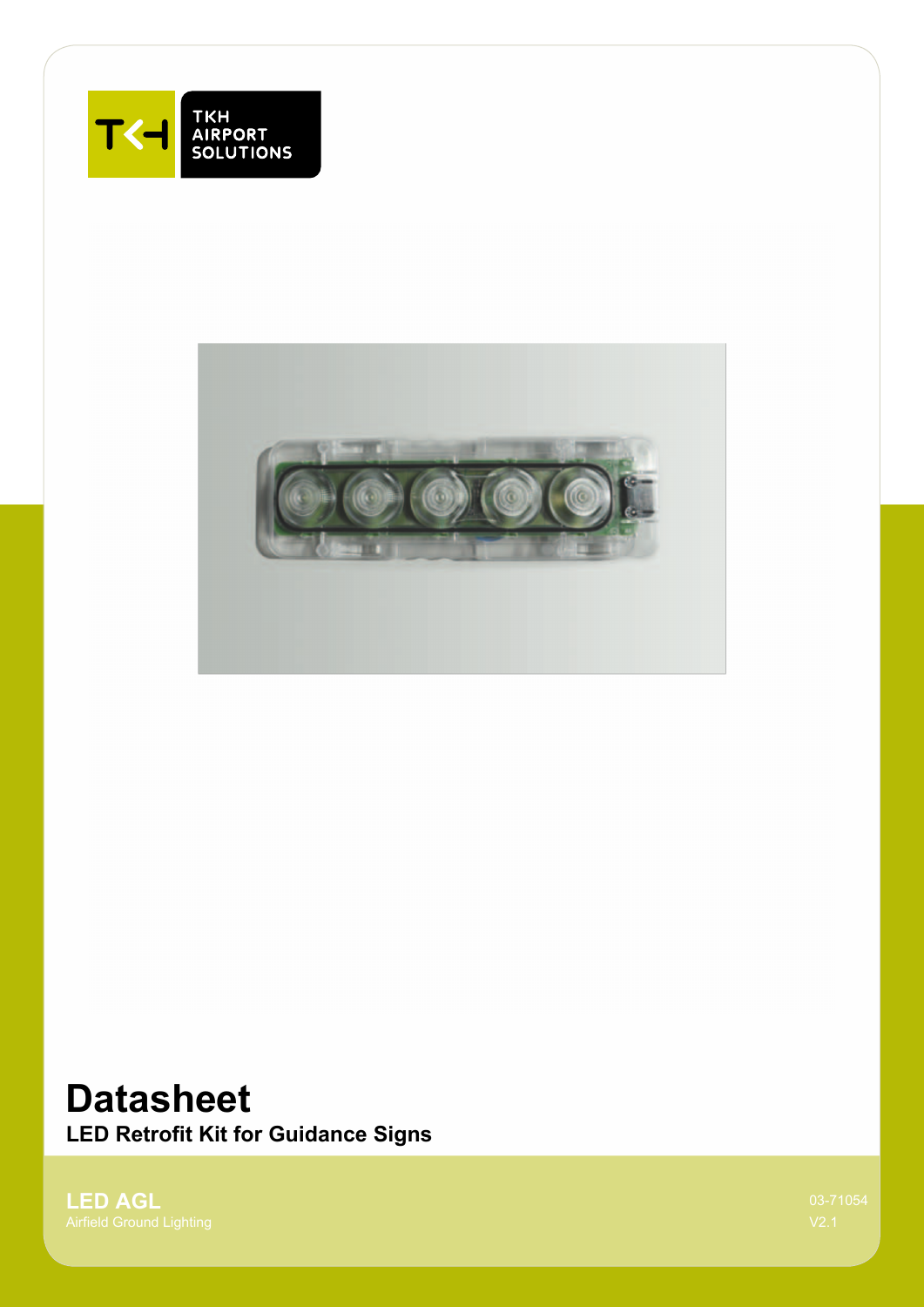### **General**

Taxiway Guidance Signs (TGS) equipped with halogen lamps or fluorescent tubes are inefficient and consume a lot of power. With the LED Retrofit Kit, your existing TGS can be upgraded to LED technology, reducing power consumption by up to 70% while creating a uniform light distribution. The signs could be upgraded to meet ICAO light distribution requirements. The retrofitted signs will have low power consumption with more than 50,000 hours lifetime of the LED modules when in full operation.

### **Key features**

- Simple retrofit method requiring no more than 1 hour for each sign
- Each LED module array fitted with 5 high-performance LEDs with an expected lifetime of 50,000 hours
- All components resistant to corrosion
- Optional fail-open functionality

### **Description**

The LED Retrofit Kit includes:

- A number of LED sign modules (IP68), each for 24 VDC 400 mA
- The same number of aluminum plates with socket for the LED module (article number 40-6352)
- Internal and external connection cables
- An electronic driver with 6.6 A or 230 V supply

## **Configuration table**

One LED module array will illuminate a sign surface area of 400 mm wide and 600 mm high. The number of LED modules required per sign will depend upon its size (length, height and depth). Please refer to the configuration tables below to calculate the requirements for each sign size.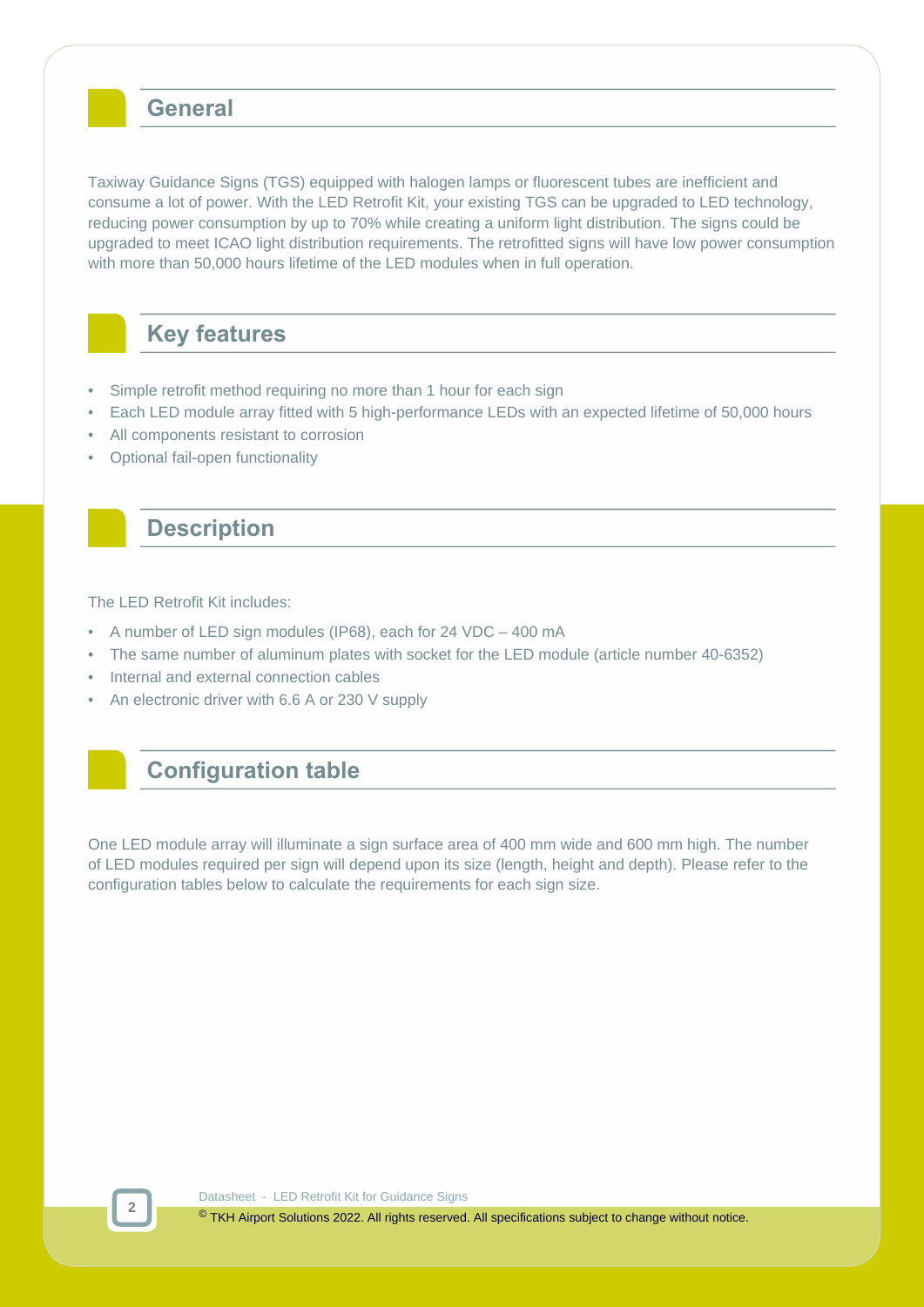| <b>Configuration table</b>     |                                            |                                            |                                             |                             |
|--------------------------------|--------------------------------------------|--------------------------------------------|---------------------------------------------|-----------------------------|
|                                | <b>Illumination width</b><br>(per module)  | <b>Illumination height</b><br>(per module) | <b>Relative</b><br>illuminaton<br>intensity | <b>Number of</b><br>modules |
| Distance to<br>the front plate | Optimum<br>distance between<br>the modules | Optimum<br>distance between<br>the modules |                                             | See configuration<br>table: |
| 100                            | 300                                        | 500                                        | 196 %                                       |                             |
| 120                            | 350                                        | 550                                        | 136 %                                       | $\overline{2}$              |
| 140                            | 400                                        | 600                                        | 100%                                        | 3                           |
| 160                            | 450                                        | 650                                        | 77 %                                        | 4                           |
| 180                            | 500                                        | 700                                        | 60%                                         | 5                           |

#### **Table 1 Table 1 Table 1 Table 1 Table 1 Table 1 Table 1 Table 1 Table 1 Table 1 Table 1 Table 1 Table 1 Table 1 Table 1 Table 1 Table 1 Table 1 Table 1 Table 1 Table 1 Table 1 T**

| <b>Illuminated width x100</b>    |                          |                |                |             |                |                |                |                |   |   |   |   |   |   |                |                            |                |   |   |   |   |   |   | 6 7 8 9 10 11 12 13 14 15 16 17 18 19 20 21 22 23 24 25 26 27 28 29 30 |  |
|----------------------------------|--------------------------|----------------|----------------|-------------|----------------|----------------|----------------|----------------|---|---|---|---|---|---|----------------|----------------------------|----------------|---|---|---|---|---|---|------------------------------------------------------------------------|--|
| <b>Height of</b><br>sign surface | Number of<br>module rows |                |                |             |                |                |                |                |   |   |   |   |   |   |                | Number of modules per sign |                |   |   |   |   |   |   |                                                                        |  |
| $400 - 500$                      | single row<br>vertical   | $\overline{2}$ | 3              | 3           | 3              | $\overline{4}$ | $\overline{4}$ | $\overline{4}$ | 5 | 5 | 5 | 6 | 6 | 6 | $\overline{7}$ | $\overline{7}$             | $\overline{7}$ | 8 | 8 | 8 | 9 | 9 | 9 | 101010                                                                 |  |
| $>500 - 600$                     | two rows<br>horizontal   | $\overline{4}$ | $\overline{4}$ | $4^{\circ}$ | $\overline{4}$ | $\overline{4}$ | 6              | 6              | 6 | 6 | 6 | 8 | 8 | 8 | 8              | 8                          |                |   |   |   |   |   |   | 10 10 10 10 10 12 12 12 12 12                                          |  |
| $>600 - 1000$                    | two rows<br>vertical     | $\overline{4}$ | 6              | 6           | 6              | 8 <sup>1</sup> | 8              |                |   |   |   |   |   |   |                |                            |                |   |   |   |   |   |   | 8 10 10 10 12 12 12 14 14 14 16 16 16 18 18 18 20 20 20                |  |
| $>1000 - 1200$                   | four rows<br>horizontal  | $\sim$         | 8              | 8           | 8              |                |                |                |   |   |   |   |   |   |                |                            |                |   |   |   |   |   |   | 8 12 12 12 12 12 12 16 16 16 16 16 20 20 20 20 20 20 21 24 24 24 24    |  |
| $>1000 - 1500$                   | three rows<br>vertical   | 6              |                |             |                |                |                |                |   |   |   |   |   |   |                |                            |                |   |   |   |   |   |   |                                                                        |  |

**3**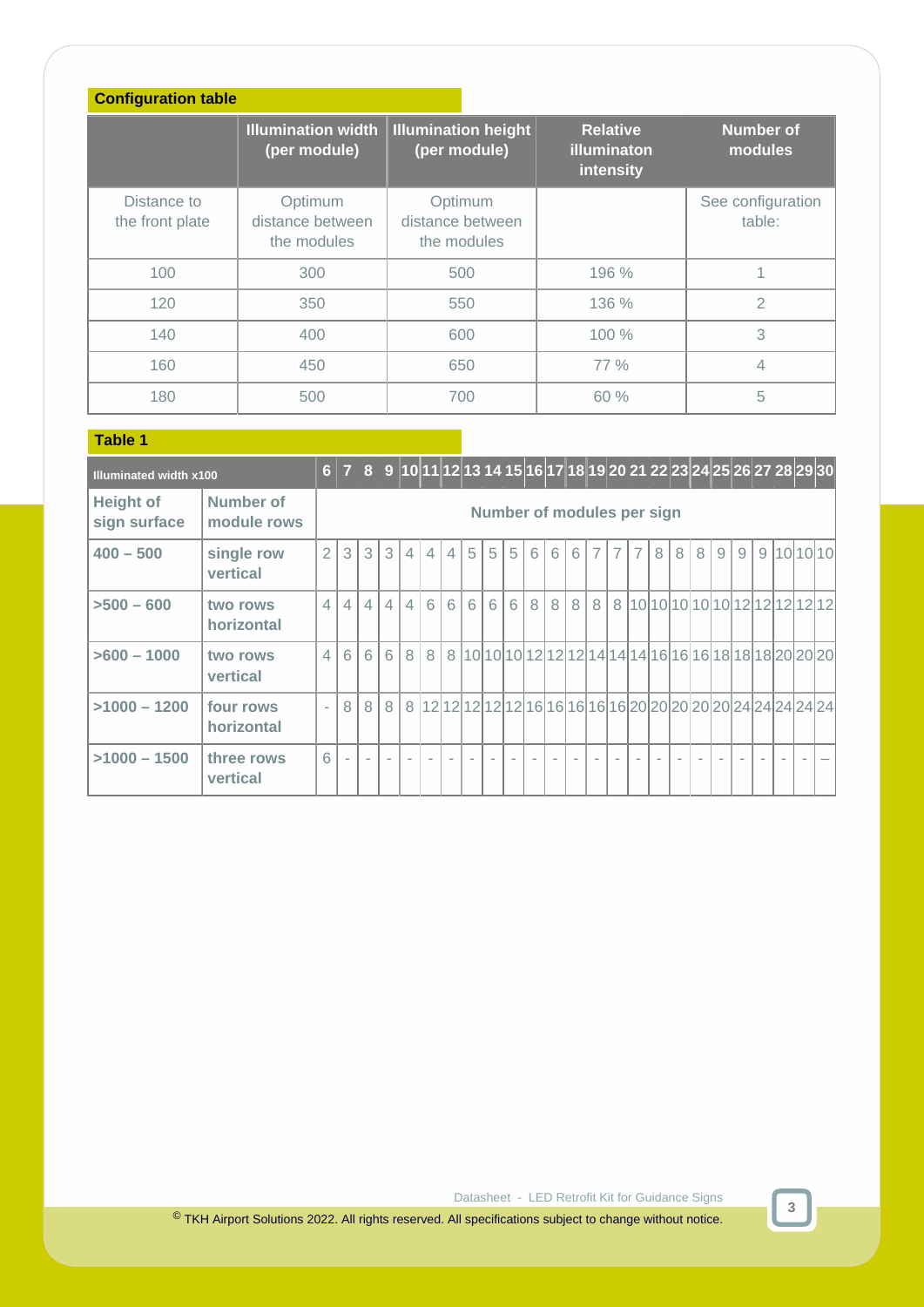### **Table 2**

| <b>Illuminated width x100</b>    |                          |                |                |                |                |                |                |                |                |                |        |        |   |   |   | 6 7 8 9 10 11 12 13 14 15 16 17 18 19 20 21 22 23 24 25 26 27 28 29 30 |                |                |                |                |   |   |                            |   |   |   |
|----------------------------------|--------------------------|----------------|----------------|----------------|----------------|----------------|----------------|----------------|----------------|----------------|--------|--------|---|---|---|------------------------------------------------------------------------|----------------|----------------|----------------|----------------|---|---|----------------------------|---|---|---|
| <b>Height of</b><br>sign surface | Number of<br>module rows |                |                |                |                |                |                |                |                |                |        |        |   |   |   | Number of modules per sign                                             |                |                |                |                |   |   |                            |   |   |   |
| $400 - 550$                      | single row<br>vertical   | $\overline{2}$ | $\overline{2}$ | 3              | 3              | 3              | $\overline{4}$ | $\overline{4}$ | $\overline{4}$ | $\overline{4}$ | 5      | 5      | 5 | 6 | 6 | 6                                                                      | 6              | $\overline{7}$ | $\overline{7}$ | $\overline{7}$ | 8 | 8 | 8                          | 8 | 9 | 9 |
| $>550 - 700$                     | two rows<br>horizontal   | $\overline{4}$ | 4 <sup>1</sup> | $\overline{4}$ | $\overline{4}$ | $\overline{4}$ | $\overline{4}$ | 6              | 6 <sup>1</sup> | 6              | 6      | 6      | 8 | 8 | 8 | 8                                                                      | 8 <sup>1</sup> | 8              |                |                |   |   | 10 10 10 10 10 10 12 12 12 |   |   |   |
| $>700 - 1100$                    | two rows<br>vertical     | $\overline{4}$ | 4              | 6              | 6              | 6              | 8              | 8              | 8              |                |        |        |   |   |   | 8 10 10 10 12 12 12 12 14 14 14 16 16 16 16 18 18                      |                |                |                |                |   |   |                            |   |   |   |
| $>1100 - 1400$                   | four rows<br>horizontal  |                |                | 8              | 8              | 8              |                |                |                |                |        |        |   |   |   | 8 12 12 12 12 12 12 16 16 16 16 16 16 20 20 20 20 20 20 24 24 24       |                |                |                |                |   |   |                            |   |   |   |
| $>1100 - 1650$                   | three rows<br>vertical   | 6              | 6              | $\sim$         | $\sim$         |                | $\sim$         | $\sim$         | $\sim$         | $\sim$         | $\sim$ | $\sim$ | ٠ |   |   |                                                                        |                |                |                |                |   |   |                            |   |   |   |

#### **Table 3**

| <b>Illuminated width x100</b>    |                          |                |                |                |                |                |                |                |                |                |                |                |   |   |                |                            |                |                |                |                |                |                |                |                | 6 7 8 9 10 11 12 13 14 15 16 17 18 19 20 21 22 23 24 25 26 27 28 29 30 |                                             |
|----------------------------------|--------------------------|----------------|----------------|----------------|----------------|----------------|----------------|----------------|----------------|----------------|----------------|----------------|---|---|----------------|----------------------------|----------------|----------------|----------------|----------------|----------------|----------------|----------------|----------------|------------------------------------------------------------------------|---------------------------------------------|
| <b>Height of</b><br>sign surface | Number of<br>module rows |                |                |                |                |                |                |                |                |                |                |                |   |   |                | Number of modules per sign |                |                |                |                |                |                |                |                |                                                                        |                                             |
| 400                              | single row<br>horizontal | $\overline{1}$ | $\overline{2}$ | 2              | 2              | $\overline{2}$ | $\overline{2}$ | $\overline{2}$ | 3              | 3              | 3              | $\overline{3}$ | 3 | 3 | $\overline{4}$ | $\overline{4}$             | $\overline{4}$ | $\overline{4}$ | 4 <sup>1</sup> | $\overline{4}$ | 5 <sup>1</sup> | 5              | 5              | 5              | 5 <sup>1</sup>                                                         | 5                                           |
| $>400 - 600$                     | single row<br>vertical   | $\overline{2}$ | $\overline{2}$ | 2              | $\mathcal{S}$  | 3              | 3              | 3              | $\overline{4}$ | $\overline{4}$ | $\overline{4}$ | 4              | 5 | 5 | 5              | 5                          | 6              | 6              | 6              | 6              | 7              | $\overline{7}$ | $\overline{7}$ | $\overline{7}$ | 8                                                                      | 8                                           |
| $>600 - 800$                     | two rows<br>horizontal   | $\mathfrak{D}$ | $\overline{4}$ | $\overline{4}$ | $\overline{4}$ | $\overline{4}$ | $\overline{4}$ | $\overline{4}$ | 6              | 6              | 6              | 6              | 6 | 6 | 8              | 8                          | 8 <sup>1</sup> | 8              | 8 <sup>1</sup> |                |                |                |                |                |                                                                        | 8 10 10 10 10 10 10 10                      |
| $>800 - 1200$                    | two rows<br>vertical     | $\overline{4}$ | $\overline{4}$ | $\overline{4}$ | 6              | 6              | 6              | 6              | 8              | 8              | 8 <sup>1</sup> |                |   |   |                |                            |                |                |                |                |                |                |                |                |                                                                        | 8 10 10 10 10 12 12 12 12 14 14 14 14 16 16 |

#### **Table 4**

**4**

| <b>Illuminated width x100</b>    |                          |                |                |                |                |                |                |                |                |                |                |                |                |                |   |                            |                |                |                |                |                |                |   |                | 6 7 8 9 10 11 12 13 14 15 16 17 18 19 20 21 22 23 24 25 26 27 28 29 30 |                |
|----------------------------------|--------------------------|----------------|----------------|----------------|----------------|----------------|----------------|----------------|----------------|----------------|----------------|----------------|----------------|----------------|---|----------------------------|----------------|----------------|----------------|----------------|----------------|----------------|---|----------------|------------------------------------------------------------------------|----------------|
| <b>Height of</b><br>sign surface | Number of<br>module rows |                |                |                |                |                |                |                |                |                |                |                |                |                |   | Number of modules per sign |                |                |                |                |                |                |   |                |                                                                        |                |
| $400 - 450$                      | single row<br>horizontal |                | $\overline{2}$ | 2              | $\overline{2}$ | $\overline{2}$ | $\overline{2}$ | $\overline{2}$ | $\overline{2}$ | 3              | 3              | 3              | 3              | 3              | 3 | $\overline{4}$             | $\overline{4}$ | $\overline{4}$ | 4              | $\overline{4}$ | $\overline{4}$ | $\overline{4}$ | 5 | 5              | 5 <sup>1</sup>                                                         | 5              |
| $>450-650$                       | single row<br>vertical   | $\overline{2}$ | $\overline{2}$ | 2 <sub>1</sub> | 2 <sub>1</sub> | 3              | 3              | 3              | 3              | $\overline{4}$ | $\overline{4}$ | $\overline{4}$ | $\overline{4}$ | $\overline{4}$ | 5 | 5                          | 5              | 5              | 6              | 6 <sup>1</sup> | 6              | 6              | 6 | $\overline{7}$ | 7                                                                      | $\overline{7}$ |
| $>650-900$                       | two rows<br>horizontal   | $\overline{2}$ | $\overline{4}$ | $\overline{4}$ | 4              | $\overline{4}$ | $\overline{4}$ | $\overline{4}$ | $\overline{4}$ | 6              | 6 <sup>1</sup> | 6              | 6              | 6              | 6 | 8                          | 8              | 8              | 8 <sup>1</sup> | 8              | 8              |                |   |                | 8 10 10 10 10                                                          |                |
| $>900 - 1300$                    | two rows<br>vertical     | $\overline{4}$ | 4 <sup>1</sup> | $\overline{4}$ | 4              | 6              | 6              | 6              | 6              | 8              | 8 <sup>1</sup> | 8 <sup>1</sup> | 8 <sup>1</sup> |                |   |                            |                |                |                |                |                |                |   |                | 8 10 10 10 10 10 12 12 12 12 12 12 14 14 14                            |                |

Datasheet - LED Retrofit Kit for Guidance Signs

© TKH Airport Solutions 2022. All rights reserved. All specifications subject to change without notice.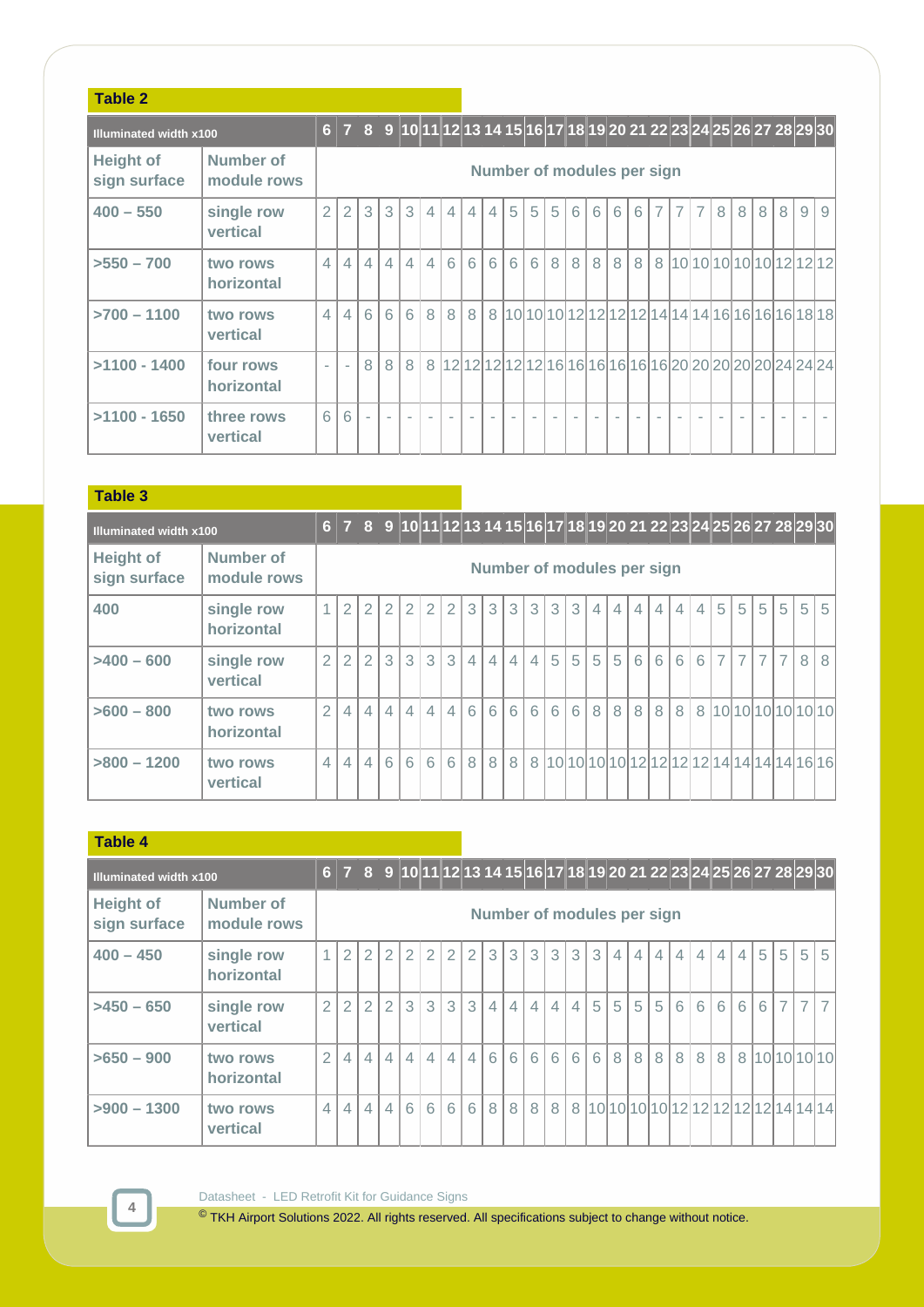| Table 5                          |                          |                |                |                |                |                |                |                |                |                |   |                |                |                |                |                            |   |                |                |                |                |                |                |                |                                                                        |         |
|----------------------------------|--------------------------|----------------|----------------|----------------|----------------|----------------|----------------|----------------|----------------|----------------|---|----------------|----------------|----------------|----------------|----------------------------|---|----------------|----------------|----------------|----------------|----------------|----------------|----------------|------------------------------------------------------------------------|---------|
| <b>Illuminated width x100</b>    |                          |                |                |                |                |                |                |                |                |                |   |                |                |                |                |                            |   |                |                |                |                |                |                |                | 6 7 8 9 10 11 12 13 14 15 16 17 18 19 20 21 22 23 24 25 26 27 28 29 30 |         |
| <b>Height of</b><br>sign surface | Number of<br>module rows |                |                |                |                |                |                |                |                |                |   |                |                |                |                | Number of modules per sign |   |                |                |                |                |                |                |                |                                                                        |         |
| $400 - 500$                      | single row<br>horizontal | 1              | 1 <sup>1</sup> | 2              | $\overline{2}$ | $\overline{2}$ | $\overline{2}$ | $\overline{2}$ | $\overline{2}$ | $\overline{2}$ | 3 | 3              | 3              | 3              | 3              | 3                          | 3 | $\overline{4}$ | $\overline{4}$ | $\overline{4}$ | $\overline{4}$ | $\overline{4}$ | $\overline{4}$ | $\overline{4}$ | 5 <sup>1</sup>                                                         | 5       |
| $>500 - 700$                     | single row<br>vertical   | $\overline{2}$ | $\overline{2}$ | $\overline{2}$ | $\overline{2}$ | $\overline{2}$ | 3              | 3              | 3              | 3              | 3 | $\overline{4}$ | $\overline{4}$ | $\overline{4}$ | $\overline{4}$ | 4                          | 5 | 5              | 5              | 5              | 5              | 6              | 6              | 6              | 6 <sup>1</sup>                                                         | 6       |
| $>400 - 1000$                    | two rows<br>horizontal   | $\overline{2}$ | $\overline{2}$ | $\overline{4}$ | $\overline{4}$ | $\overline{4}$ | $\overline{4}$ | $\overline{4}$ | $\overline{4}$ | $\overline{4}$ | 6 | 6              | 6              | 6              | 6              | 6                          | 6 | 8              | 8              | 8              | 8              | 8              | 8              |                |                                                                        | 8 10 10 |
| $>1000 - 1400$                   | two rows<br>vertical     | 4 <sup>1</sup> | 4              | $\overline{4}$ | $\overline{4}$ | $\overline{4}$ | 6              | 6              | 6              | 6              | 6 | 8              | 8              | 8              | 8              |                            |   |                |                |                |                |                |                |                |                                                                        |         |

### **Installation**

The LED Retrofit Kit provides various mounting possibilities:

- Clip connection with 4 clips
- Screw connection with 4 bolts (default parts, not included in the delivery)

Several LED Retrofit Kits are connected with each other per plug connection in a parallel circuit.

- Maximum 6 LED modules can be connected on one 6.6 A electronic driver FAA style 2
- Maximum 5 LED modules can be connected on one 6.6 A electronic driver FAA style 3
- Maximum 10 LED modules can be connected on one 230 V electronic driver

### **Document Information**

Version : V2.1

Language : English (Original manual)

For the latest version of this document see <https://www.tkh-airportsolutions.com/airfield-products/> or scan:



Datasheet - LED Retrofit Kit for Guidance Signs

**5**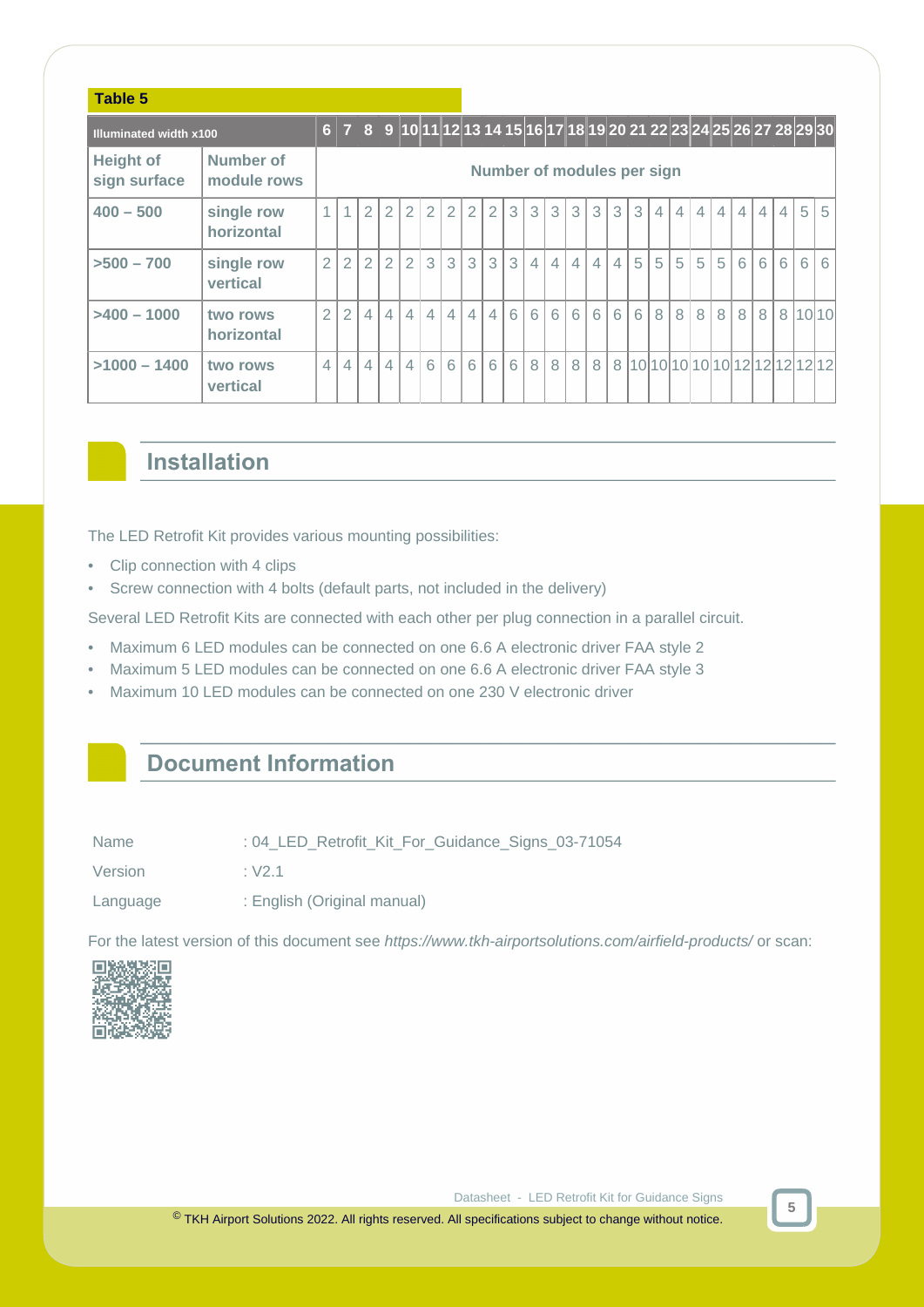## **Ordering code**

#### **Ordering code**

| <b>Item</b>                               | <b>Article number</b> | Minimum packaging size |
|-------------------------------------------|-----------------------|------------------------|
| LED-module                                | 203.361-008           | 1 piece / box          |
| Internal cable group                      | 203.362-008           | 1 piece / box          |
| External cable group                      | 203.363-008           | 1 piece / box          |
| Electronic driver style 2                 | 203.364-007           | 1 piece / box          |
| Electronic driver style 2 with fail open  | 203.365-007           | 1 piece / box          |
| Electronic driver style 3                 | 203.364-017           | 1 piece / box          |
| Electronic driver style 3 with fail open  | 203.365-017           | 1 piece / box          |
| Electronic driver 230 V                   | 845250                | 1 piece / box          |
| Aluminum plate with socket for LED module | 40-6352               | 1 piece / box          |

These articles can be ordered separately.

Please contact our Sales department for further information.

Datasheet - LED Retrofit Kit for Guidance Signs

© TKH Airport Solutions 2022. All rights reserved. All specifications subject to change without notice.